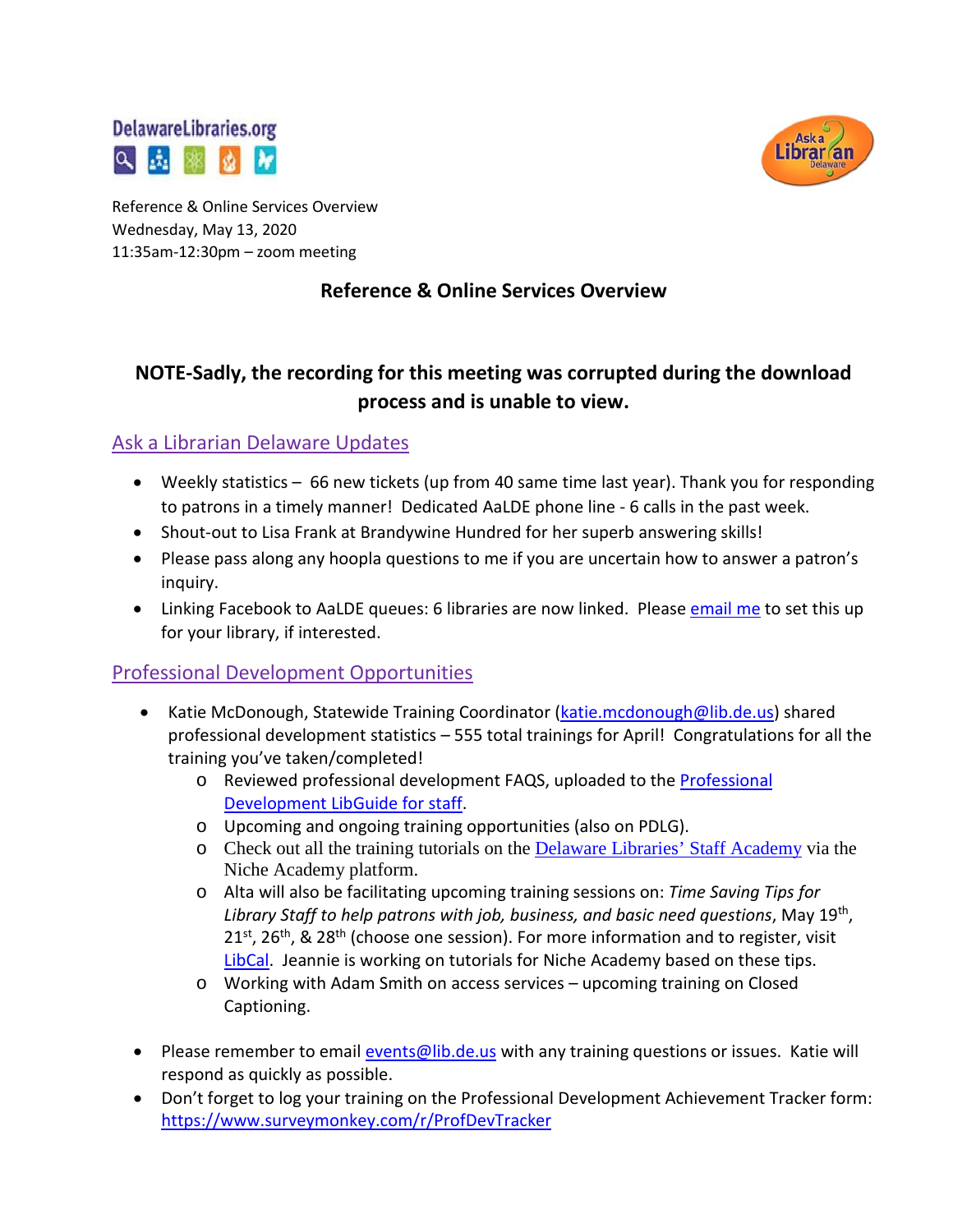# Other Updates & "Open Mic"/Chat Comments

- $\cdot$  Unite Us Delaware new procedure for onboarding/training:
	- 1. Email me to request participation in Unite Us Delaware
	- 2. Wait for the training invitation from Unite Us
	- 3. Register for the free training from the invitation link:
		- For the following fields, please add the default information:
			- Organization: **Delaware Libraries** (not separate libraries)
			- Unite Us primary network: **Unite Delaware**
			- Who provided you the link to register for Unite Us training: **Unite Us** o (Remember, there is no cost for this training!)
			- Fill out your information
	- 4. That's it! Once libraries reopen, we'll be able to actively utilize the platform and start referring patrons to appropriate partner organizations.

\*Please email me if you've previously signed up for an upcoming training session so I can follow up with the proper form Unite Us needs from DDL. Thank you!

- Annie shared information on behind the scenes work, such as Sarena's work on defining programming procedures/LibCal process; Marie working with delivery system; Patty working on Summer Reading Program; and many other behind the scenes work going on.
	- Want libraries to work together strategically with SRP performers and virtual programs. Share performers/statistics for virtual attendance.
	- Virtual Library Events calendar is chaotic. 287 virtual programs have been already scheduled and more is being added.
	- **There have been weekly meetings with library directors planning for** reopening. Looking at how other states are approaching the huge task of reopening in phases with all the safety precautions in place. Do not want to reinvent the wheel. Brainstorming to work together for consistency, but ultimately up to local governance. June  $1<sup>st</sup>$  is the tentative date for Phase I when curbside pickup will be allowed but not required. Please see these resources for information:
		- [Reopening LibGuide](https://guides.lib.de.us/delibraries/COVID-19/reopening)
		- [COVID-19 LibGuide](https://guides.lib.de.us/delibraries/COVID-19) for staff
- $\clubsuit$  Pat Birchenall shared that New Castle County has a Virtual Programming Best Practices committee which has started working on some of the issues that Annie mentioned, and they look forward to coordinating with others around the state.